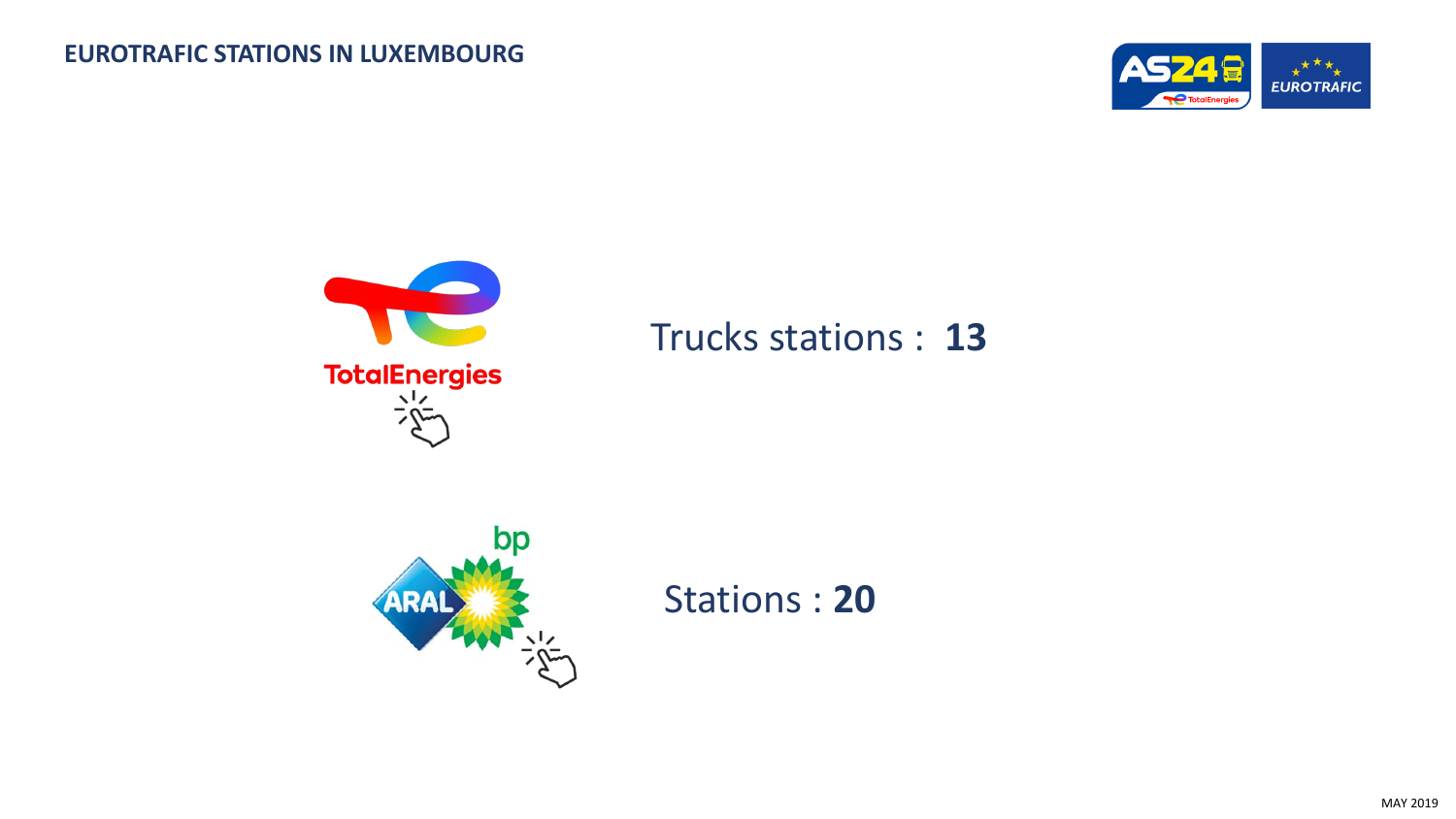## **EUROTRAFIC TRUCK STATIONS IN LUXEMBOURG**



| <b>Name</b>                         | <b>Brand</b>         | <b>Country Code</b> | <b>City</b>          | <b>Zip Code</b> | <b>Address 1</b>                | Latitude | Longitude |
|-------------------------------------|----------------------|---------------------|----------------------|-----------------|---------------------------------|----------|-----------|
| WINDHOF (TOTALENERGIES)             | <b>TOTALENERGIES</b> | LU                  | <b>WINDHOF</b>       | 8399            | <b>CARREFOUR DU WINDHOF</b>     | 49.6465  | 5.955     |
| MARTELANGE 24 (TOTALENERGIES)       | <b>TOTALENERGIES</b> | LU                  | MARTELANGE-HAUT      | 8832            | <b>ROUTE D'ARLON 24</b>         | 49.8225  | 5.7461    |
| BASCHARAGE (TOTALENERGIES)          | <b>TOTALENERGIES</b> | LU                  | <b>BASCHARAGE</b>    | 4950            | <b>AVENUE DE LUXEMBOURG 2</b>   | 49.5617  | 5.8973    |
| <b>MERTERT (TOTALENERGIES)</b>      | <b>TOTALENERGIES</b> | LU                  | <b>MERTERT</b>       | 6686            | <b>ROUTE DE WASSERBILLIG 48</b> | 49.7097  | 6.4915    |
| LIVANGE (TOTALENERGIES)             | <b>TOTALENERGIES</b> | LU                  | <b>LIVANGE</b>       | 3378            | 2, rue Geespelt                 | 49.5297  | 6.1195    |
| WASSERBILLIG NORD (TOTALENERGIES)   | <b>TOTALENERGIES</b> | LU                  | WASSERBILLIG         | 6601            | <b>AUTOROUTE E44 B.P. 74</b>    | 49.7273  | 6.4898    |
| <b>OBERPALLEN 2 (TOTALENERGIES)</b> | <b>TOTALENERGIES</b> | LU                  | <b>OBERPALLEN</b>    | 8552            | <b>ROUTE D'ARLON 2</b>          | 49.729   | 5.8415    |
| POMMERLOCH (TOTALENERGIES)          | <b>TOTALENERGIES</b> | LU                  | <b>POMMERLOCH</b>    | 9638            | <b>RUE DU VILLAGE 15</b>        | 49.9593  | 5.8599    |
| <b>BERTRANGE (TOTALENERGIES)</b>    | <b>TOTALENERGIES</b> | LU                  | <b>BERTRANGE</b>     | 8069            | RUE DE L'INDUSTRIE 28           | 49.6109  | 6.0719    |
| RODANGE 369 (TOTALENERGIES)         | <b>TOTALENERGIES</b> | LU                  | RODANGE              | 4831            | ROUTE DE LONGWY 369             | 49.5442  | 5.821     |
| HULDANGE (TOTALENERGIES)            | <b>TOTALENERGIES</b> | LU                  | <b>HULDANGE</b>      | 9964            | ROUTE DE STAVELOT 4             | 50.1703  | 6.0257    |
| <b>GASPERICH (TOTALENERGIES)</b>    | TOTALENERGIES        | LU                  | LUXEMBOURG GASPERICH | 1471            | ROUTE D'ESCH 312                | 49.5891  | 6.116     |
| <b>CONTERN (TOTALENERGIES)</b>      | <b>TOTALENERGIES</b> | LU                  | <b>CONTERN</b>       | 5315            | <b>RUE DANIEL GRUN 4</b>        | 49.5934  | 6.2156    |